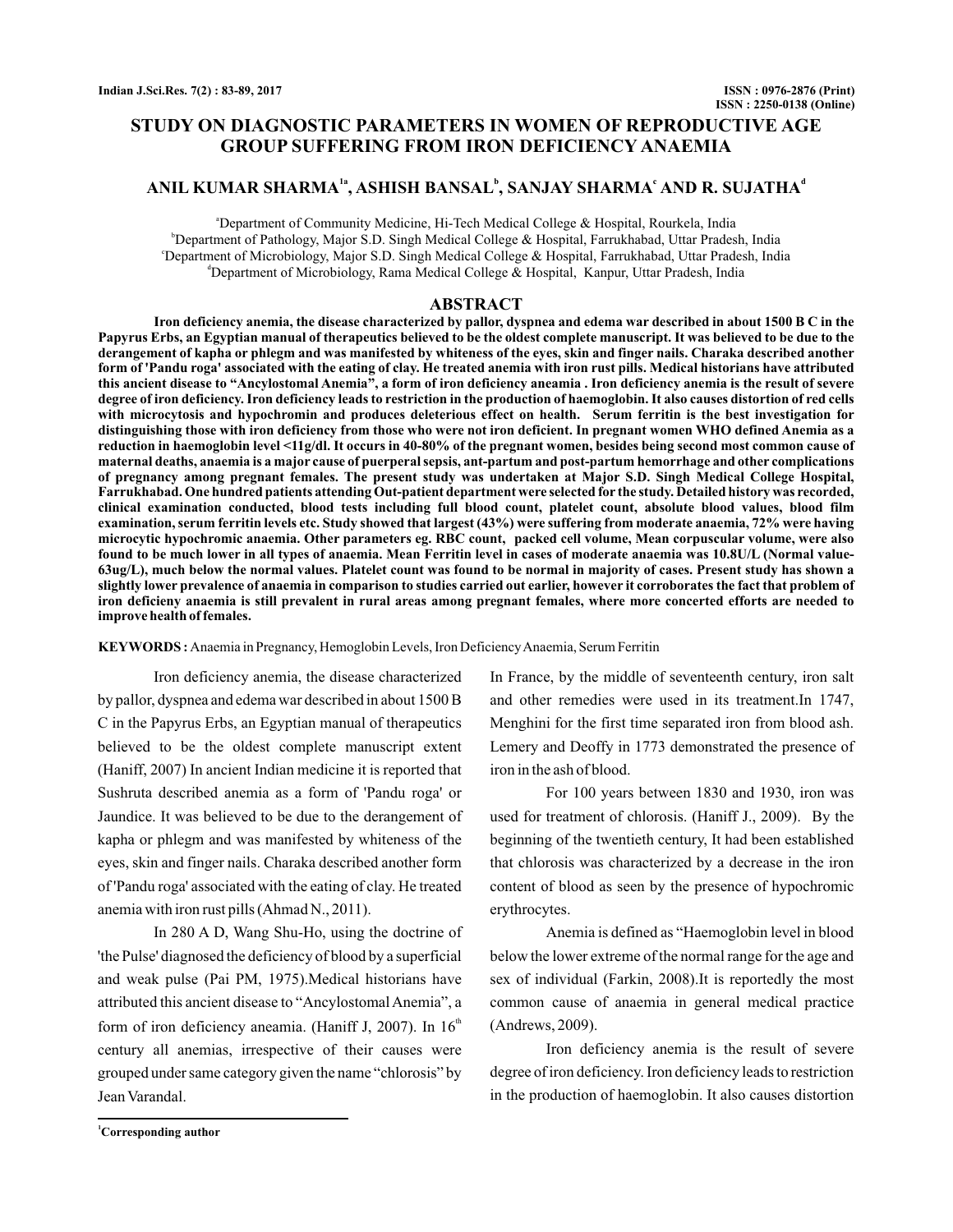of red cells with microcytosis and hypochromin and produces deleterious effect on health (Hercberg, 2001).Yichin Haung et al has shown that recurrence and risk of iron deficiency are more prevalent in females (Huang, 2001).

The screening procedure used most often is blood haemoglobin determination values falling below the cutoff point are considered abnormal. WHO cut off points-12gm/dl for non-pregnant women and 11gm/dl for pregnant women (Andrews, 2009) .

Serum ferritin is the best investigation for distinguishing those with iron deficiency from those who were not iron deficient. Appropriate use of serum ferritin would refute diagnosis of iron deficiency without a bone marrow aspirate in 70% of patients (Gordon, 1990).

Highest incidence of IDA is seen in women of reproductive age. The incidence is much higher in underdeveloped countries to developed countries (Sadeghipour, 1996).

According to WHO, in developing countries the prevalence of anaemia among pregnant women averages 56%, ranging between 35 to 100% among different regions of the world. In Asia the prevalence of nutritional anemia is particularly high in countries such as Bangladesh (74-80%), India (34-69%) and Philippines (42-47%). (Burman, 1971). Since several decades it has been known to be an important problem in most tropical countries. The advances made in the therapy of iron deficiency anemia have greatly minimized the problem of this disease (Mennon, 1954).

`Various studies from different regions of country (India) have reported the prevalence of anaemia to be between 33 and 100%.In India, anaemia is the second most common cause of maternal deaths accounting for 20% of total maternal deaths.Anaemia affects mainly the women in child bearing age group, young children and adolescent girls.

Association of anaemia with adverse maternal outcome such as puerperal sepsis, ante-partum haemorrhage, post-partum haemorrhage and maternal mortality is no longer a debatable subject.

Apart from the risk to the mother, it is also responsible for increased incidence of premature births, low birth weight babies and high perinatal mortality (Gautam, 2002).

In pregnant women WHO defined Anemia as a reduction in Haemoglobin level <11g/dl. It occurs in 40-80% of the pregnant women. Iron and Folic acid deficiencies, malaria, intestinal parasitic infections and hemoglobinopathies are the principal causes of anemia in pregnancy (Meda, 1997).

Haemoglobin level at or below 9 gm/dl requires detailed investigations and appropriate treatment.

Anemia due to Iron deficiency is the commonest malnutrition disorder seen throughout the world and in India.

The single most important cause for the widespread Iron deficiency anemia in our country is inadequate iron intake in the habitual diets compared with the poor bioavailability of dietary iron (Gupta R., 2004).

However, risk factors such as Anemia in pregnancy can be controlled and monitored by good antenatal care and appropriate action, including referral, in accordance to the level of severity of the anemia (Ahmad Z., 1997).

Hence the present study is taken to evaluate the occurrence of Iron deficiency anemia among females of reproductive age group with due importance for assessing the serum ferritin levels.

### **MATERIALSANDMETHODS**

The present study was carried out in women of reproductive age group (20-40yrs) who attended the outpatient department from December 2013 to December 2014 at Major S. D. Singh Medical College and Hospital, Farrukhabad. Study was undertaken with the following aims and objectives;

- To evaluate the status of iron deficiency anaemia in women of reproductive age group.
- To know the proportion of iron deficiency anaemia in moderate to severe anaemic patients.

A detailed clinical history of each patient was recorded and a through clinical examination was performed.

Venous blood was collected in all women with aseptic precautions in EDTA anticoagulant for hematological investigations. Separate blood sample was collected for biochemical investigations. Serum was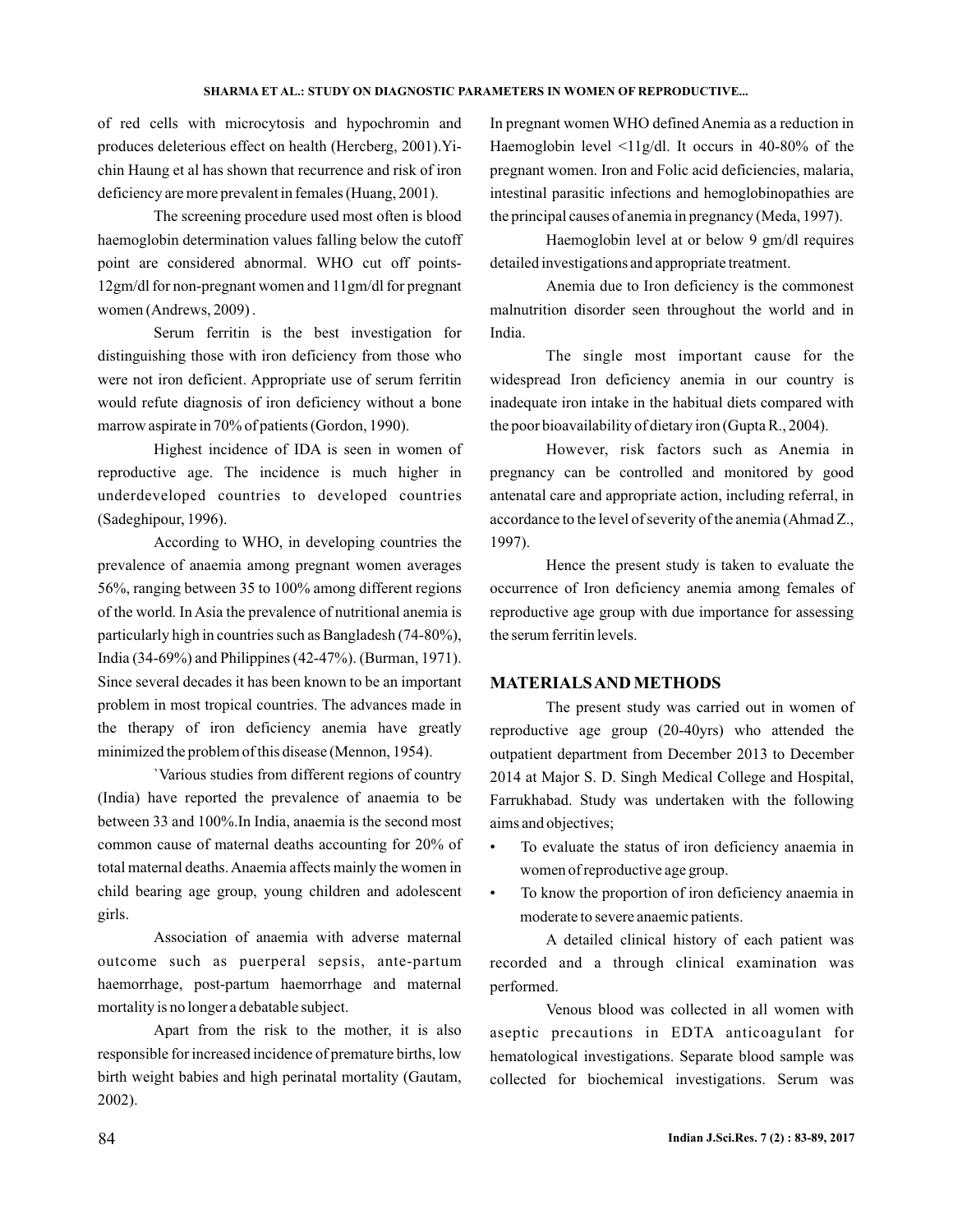separated on the same day of blood collection and stored in refrigerator between 2 to 8 degree centigrade. Biochemical study was carried out within three days of blood collection. The hematological investigations were performed on Sysmex KX-21 (Transasia Ltd) with standard calibration using fresh whole blood. As a part of CBC, red blood cell indices (MCV, MCH, MCHC), PCV, RDW, white blood cell count and platelet count were obtained by Sysmex KX-21. Serum ferritin estimation done by biochemical method.

Peripheral blood smear study was performed on each of these patients. A good peripheral smear was made and the blood film was stained by Leishman's stain. Staining characteristics and morphological abnormalities of red blood cells were observed. Their distribution, anisocytosis, poikilocytes, elliptical cells, pessary cells, tear drop cells, white blood cell morphology and platelet morphology were observed.

All inpatients and outpatients women in the reproductive age group (20 to 40 years) having a haemoglobin less than 11gm/dl were included in the study. Patients having history of taking supplemental iron during previous year, history of blood transfusion, family history of anaemia, history of receiving oral contraceptive pills (OCP) were excluded from the study.

## **RESULTSAND DISCUSSION**

Detailed results of the study and various laboratory parameters studied, associated with anaemia in study group are represented in tables from 1 to 12. Maximum patients (40%) were in the age group of 20-25 years (Table 1). Highest prevalence (43%) was observed in the age group of 20-25 years, most of the women were suffering from moderate anaemia (Table 2).

Majority of women suffering from various grades of anaemia have reduced (77%) red blood count (Table 3), packed cell volume was also lower than the normal range as represented in table 4.

Mean corpuscular volume (MCV) was much lower in all cases of patients suffering from mild to severe anaemia (Table 5). Values of Red cell distribution width (RDW) were found to be in variance than the normal values (Table 7).

|  |  |  | <b>Table 1: Age Distribution of Patient Studied</b> |  |  |  |
|--|--|--|-----------------------------------------------------|--|--|--|
|--|--|--|-----------------------------------------------------|--|--|--|

| <b>Age in Year</b> | <b>No. of Patients</b> | $\frac{6}{6}$ |
|--------------------|------------------------|---------------|
| $20 - 25$          | 40                     | 40            |
| 26-30              | 20                     | 20            |
| $31 - 35$          | 13                     | 13            |
| 36-40              | 27                     | 27            |
| <b>Total</b>       | 100                    | 100.0         |

|  | <b>Table 2: Type of Anemia Among Various</b> |  |
|--|----------------------------------------------|--|
|  | Age Group $(N=100)$                          |  |

| Age in          | Mild   | <b>Moderate</b> | <b>Severe</b> | <b>Total</b> |
|-----------------|--------|-----------------|---------------|--------------|
| Year            | Anemia | Anemia          | Anemia        |              |
| $20 - 25$       | 15     | 20              |               | 43           |
| 26-30           |        |                 |               | 20           |
| $31 - 35$       |        |                 | っ             | 12           |
| $36 - 40$       | 12     | 10              |               | 25           |
| P value $>0.05$ |        |                 |               |              |

### **Table 3: Relation of RBC Count With Severity of Anemia**

| <b>RBC</b>           | Normal | Reduced |
|----------------------|--------|---------|
| Mild $(N=40)$        | 12     | 28      |
| Moderate<br>$(N=43)$ |        | 32      |
| Severe $(N=17)$      | ററ     |         |
| <b>Total</b>         | つく     |         |

**Table 4 : Relation of Packed Cell Volume (PCV) with Severity of Anemia**

|                                                        | Packed Cell Volume (%) Normal<br>Range: 30.2-42-3% |      |  |
|--------------------------------------------------------|----------------------------------------------------|------|--|
|                                                        | Range                                              | Mean |  |
| Mild $(N=40)$                                          | 23.8-38.1                                          | 28.9 |  |
| Moderate $(N=43)$                                      | 18.6-29.9                                          | 24.9 |  |
| Severe $(N=17)$                                        | $10.8 - 24.1$                                      | 20.8 |  |
| Inference- Severity of anemia significantly associated |                                                    |      |  |
| with PCV with P value $\leq 0.001$                     |                                                    |      |  |

| Table 5: Relation of Mean Corpuscular Volume (MCV) |  |
|----------------------------------------------------|--|
| with Severity of Anemia                            |  |

|                                                        | <b>Mean Corpuscular Volume(fl)</b><br>Normal range: 78.6-102.2% |      |  |  |
|--------------------------------------------------------|-----------------------------------------------------------------|------|--|--|
|                                                        | Range                                                           | Mean |  |  |
| Mild $(N=40)$                                          | 62.1-79.9                                                       | 71.9 |  |  |
| Moderate $(N=43)$                                      | 58-79.8                                                         | 68.2 |  |  |
| Severe $(N=17)$                                        | 53-66                                                           | 60.3 |  |  |
| Inference- Severity of anemia significantly associated |                                                                 |      |  |  |
| with MCV with P value $\leq 0.001$                     |                                                                 |      |  |  |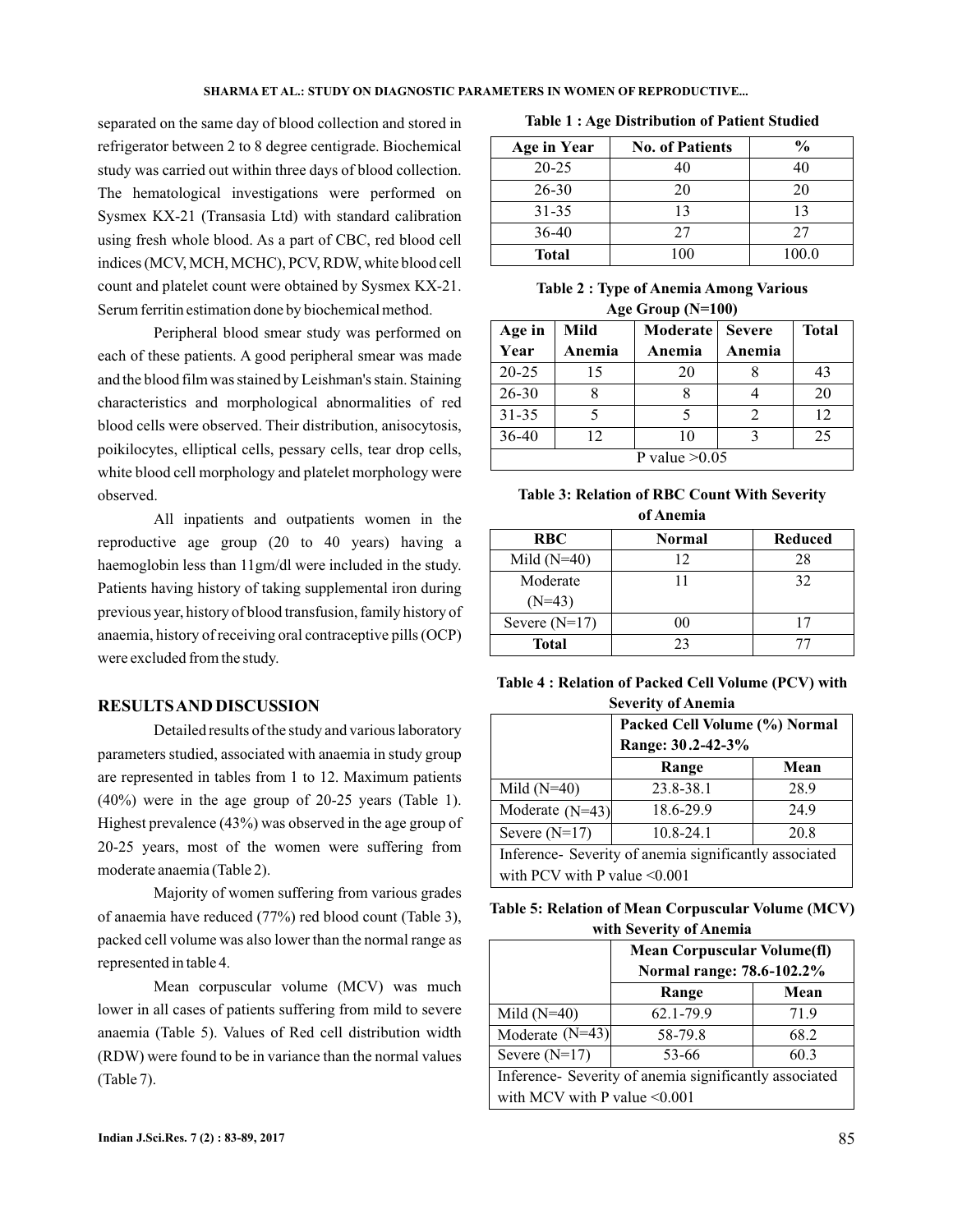**Table 6 : Relation of RDW (Red Cell Distribution Width) with Severity of Anemia**

|                  | Range                | Mean |
|------------------|----------------------|------|
|                  | $(Normal=11.5-14.5)$ |      |
| $Mid(N=40)$      | 12.9-25.2            | 17.6 |
| $Modernet(N=43)$ | $12.7 - 27.6$        | 18.4 |
| $Severe(N=17)$   | 18.2-24.3            | 20.2 |

## **Table 7 : Comparison Between Mean Corpuscular Volume and Red Cell Distribution Width Values in Various Types of Anemia**

| Mean               | MCV (fl) | $RDW$ $(\% )$ |
|--------------------|----------|---------------|
| $Mid(N=40)$        | 71.9     | 17.6          |
| Moderate( $N=43$ ) | 68.2     | 18.4          |
| $Severe(N=17)$     | 60.2     | 20.2          |

## **Table 8: Serum Ferritin Levels in Various Anaemia Groups**

| <b>Serum Ferritin</b><br><b>Normal</b><br>range: 20-110<br>$\mu$ g/L | $Range(\mu g/L)$ | Mean  |
|----------------------------------------------------------------------|------------------|-------|
| Normal $N=2$                                                         | $20 - 110$       | 62.75 |
| Mild $\downarrow$ N=11                                               | $12.1 - 18$      | 16.88 |
| Moderate $\downarrow$ N=42                                           | $6.1 - 12$       | 10.80 |
| Severe $\downarrow$ N=17                                             | -6-6             | 4.87  |

**Table 9: Relation of Platelets With Severity of Anemia**

| <b>Platelet Count</b> |    | <b>Normal</b> Increased | <b>Decreased</b> |
|-----------------------|----|-------------------------|------------------|
| Mild Anemia           | 33 |                         |                  |
| $N = 40$              |    |                         |                  |
| Moderate              | 34 |                         |                  |
| Anemia N=43           |    |                         |                  |
| Severe anemia         | 13 |                         |                  |
| $N=17$                |    |                         |                  |

Serum Ferritin levels were found to be much lower in patients suffering from various types of anaemia, Mean values were found to be 16.88, 10.8 and 4.87 in mild, moderate and severe cases of anaemia respectively against a normal mean value of 62.75 µg/L ( Table 8). Platelet count in most of the cases was found to be within normal range (Table 9).

#### **Table 10 : Relation of MCV-RDW with Serum Ferritin**

| No. of<br>women $(\% )$ | <b>MCV</b><br><b>Normal</b><br>range:<br>78.6fl-<br>102.2f1 | <b>RDW</b><br><b>Normal</b><br>range:<br>$11.5 - 14.5$ | <b>Serum</b><br><b>Ferritin</b><br><b>Normal</b><br>range: 20-<br>$110 \mu g/L$ |
|-------------------------|-------------------------------------------------------------|--------------------------------------------------------|---------------------------------------------------------------------------------|
| 70                      |                                                             |                                                        |                                                                                 |
|                         |                                                             |                                                        |                                                                                 |
| 26                      |                                                             |                                                        |                                                                                 |

|               |                     |                                     | Table 11: Correlation of Age With Type of Anemia (N=98) |                  |
|---------------|---------------------|-------------------------------------|---------------------------------------------------------|------------------|
| Age in<br>yrs | Dimorphic<br>Anemia | Hypochromic<br>Normocytic<br>Anemia | Iron deficiency<br>Anemia                               | <b>PValue</b>    |
| 20-25         | 4(44.4%)            | 11(57.9%)                           | 26(37.1%)                                               |                  |
| 26-30         | $0(0\%)$            | 3(15.8%)                            | $17(24.3\%)$                                            |                  |
| $31 - 35$     | $0(0\%)$            | 2(10.5%)                            | $10(14.2\%)$                                            | $\overline{0}$ : |
| $36 - 40$     | $5(55.6\%)$         | 3(15.8%)                            | $[7(24.3\%)$                                            |                  |
| Total         | 9(100%)             | 19(100%)                            | 70(100%)                                                |                  |

Further analysis of prevalence of various types of anaemia in different age groups as shown in table 11 shows that majority of women in the study group were suffering from iron deficiency anaemia (71.4%) as against (19.4%) from normocytic hypochromic anaemia and 9.2% from diamorphic anaemia, substantiating the fact that Iron deficiency anaemia is the major anaemia among pregnant Indian women of reproductive age group.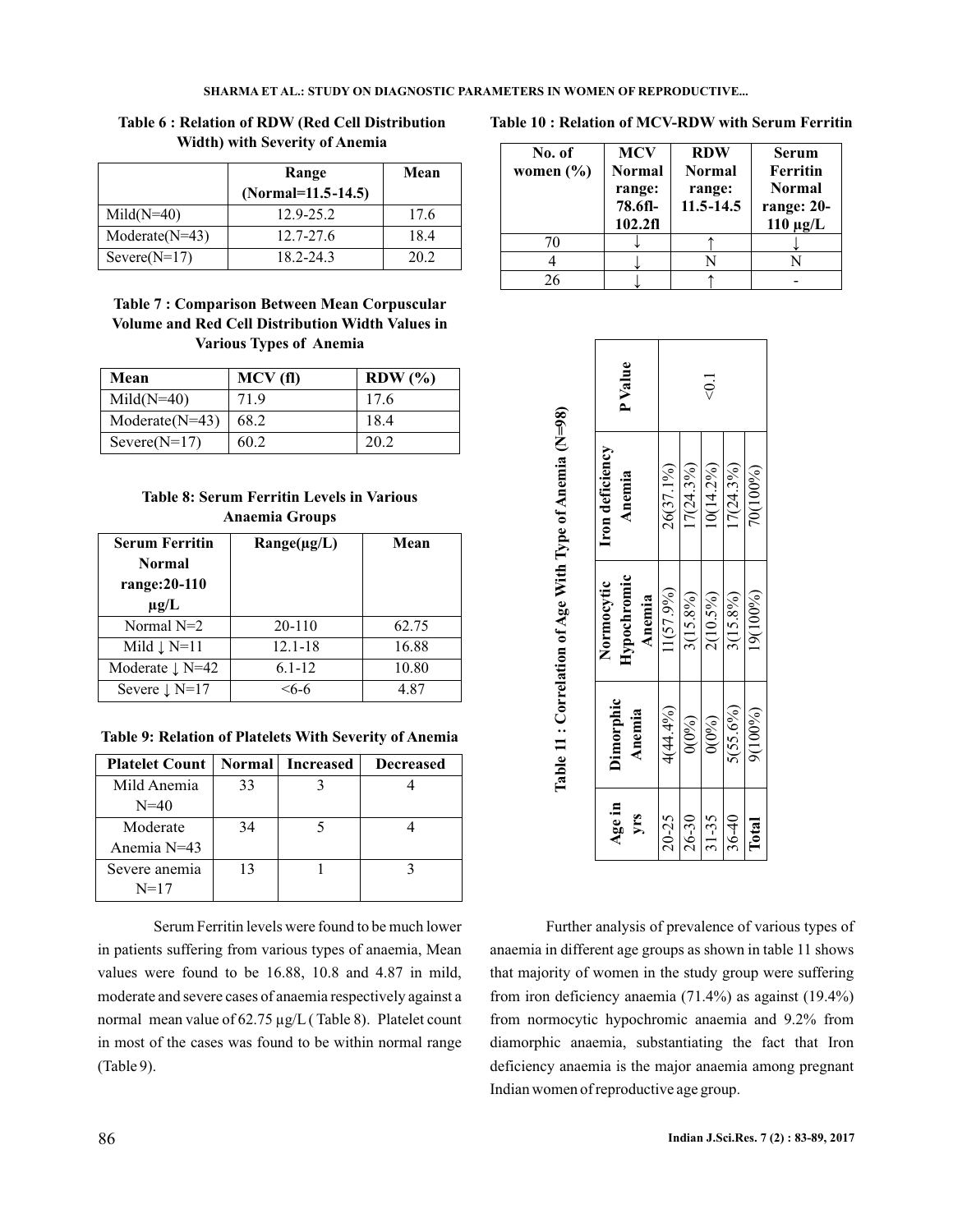## **DISCUSSION**

Anemia is one of the most common medical conditions met during pregnancy.

This was noted in most of the women attending the antenatal clinic. In the present study, Iron deficiency anemia accounted for 71.4%, dimorphic anemia for 9.2% and Normocytic hypochromic anemia accounts for 19.4%.

In the present study, maximum number of cases were observed between 21-30 years accounting for 60% which correlated closely to observations by Ahmad N (51.8%), Pai PM (62%), Haniff J et al (91.5%).

In the present study, keeping haemoglobin standard as 11gm% maximum number of cases was

|                                          |                    |      |                                                                                      |             | Table 12: Parameters in women with IDA with raised RDW N=96   |       |
|------------------------------------------|--------------------|------|--------------------------------------------------------------------------------------|-------------|---------------------------------------------------------------|-------|
|                                          |                    |      |                                                                                      |             | $MCV 78.6-102.2FL$ RDW(%) 11.5-14.5 Serum ferritin 20-110µg/L |       |
|                                          | Range Nean Range   |      |                                                                                      | Mean $N=72$ |                                                               |       |
| Mild $N=40$                              | $62.1 - 79.9$ 71.9 |      | $\begin{array}{ c c c c c c c } \hline 12.9-25.2 & 17.6 \\ \hline \end{array}$       |             | Mild decrease 12.1-18                                         | 16.88 |
| Moderate N=43 $\mid$ 58-79.8 $\mid$ 68.2 |                    |      | $12.7 - 27.6$ 18.4                                                                   |             | Moderate decrease 6.1-12                                      | 10.8  |
| Severe $N=17$                            | 53-66              | 60.3 | $\begin{array}{ c c c c c c c c } \hline 18.2 & -24.3 & -20.2 \\ \hline \end{array}$ |             | Severe decrease <6                                            | 4.87  |
|                                          |                    |      |                                                                                      |             |                                                               |       |

Table 12: Parameters in women with IDA with raised RDW N=96

**The Communication** 

|                                                                              | $36-40$ yrs                                              |
|------------------------------------------------------------------------------|----------------------------------------------------------|
|                                                                              |                                                          |
|                                                                              |                                                          |
|                                                                              | $1.26 \text{ erg}$ $1.26 \text{ erg}$ $1.31 \text{ erg}$ |
| Table 13 : Age Distribution of Anemic Cases in Comparison With Other Studies | $\Delta$ uthors                                          |

| Authors        | $20 - 25$ yrs | $+26-30$ yrs | $31-35$ yrs | $36-40$ yrs |
|----------------|---------------|--------------|-------------|-------------|
| Ahman N        | 30.9%         | 20.9%        | 2.36%       | 45.84%      |
| Pai PM         | 48%           | 14%          | 13%         | 25%         |
| Haniff J et al | 53.6%         | 37.9%        | 4.2%        | 4.3%        |
| Present Study  | 40%           | 20%          | 13%         | 27%         |

## **Table 14 : Comparative Analysis of Degree of Anemia With Other Studies**

| <b>Authors</b>       | Mild<br>Anemia | Moderate<br>Anemia | <b>Severe</b><br>Anemia |
|----------------------|----------------|--------------------|-------------------------|
| Ratnam R             | $30.2\%$       | 35.8%              | $3.3\%$                 |
| Ahmad N              | 30.17%         | 50.9%              | 18.9%                   |
| <b>Present Study</b> | 40%            | 43%                | 17%                     |

# **Table 15 : Type of Anemia in Comparison With Other Study**

| Authors        | Iron       | Dimorphic | <b>Normocytic</b> |
|----------------|------------|-----------|-------------------|
|                | Deficiency |           | hypochromic       |
| Ratnam R       | 84%        | 9%        | 6%                |
| <b>Present</b> | 71.4%      | $9.2\%$   | $19.4\%$          |
| Day            |            |           |                   |

**Table 16 : Percentage Distribution of Serum Ferritin in Iron Deficiency Anemia Cases in Comparison With Other Studies**

| <b>Authors</b>       | Serum Ferritin (<15µg/l) |
|----------------------|--------------------------|
| Thoradeniya T        | 74.2%                    |
| Zeben VD             | 90%                      |
| Mast AE              | 73%                      |
| Alper BS             | 54%                      |
| <b>Present study</b> | $97.22\%$                |

**Table 17: Severity of Iron Deficiency Anemia in Moderate and Severe Anemic Patients in Comparison With Other Study**

| Authors     | Moderate<br>anemia | Severe anemia |
|-------------|--------------------|---------------|
| Idris M,    | 43%                | 25%           |
| Rehman AU   |                    |               |
| Present Day | 17%                | 17%           |

## **Table 18 : Sensitivity or RDW in Comparison With Other Studies**

| <b>Name of Authors</b> | <b>Sensitivity</b> |
|------------------------|--------------------|
| Bessman JD             | 100%               |
| Mc Clure S             | 100%               |
| Flynn MM               | 94%                |
| Thompson G             | 71%                |
| Simel DL               | $77.1\%$           |
| <b>Present study</b>   | $92.2\%$           |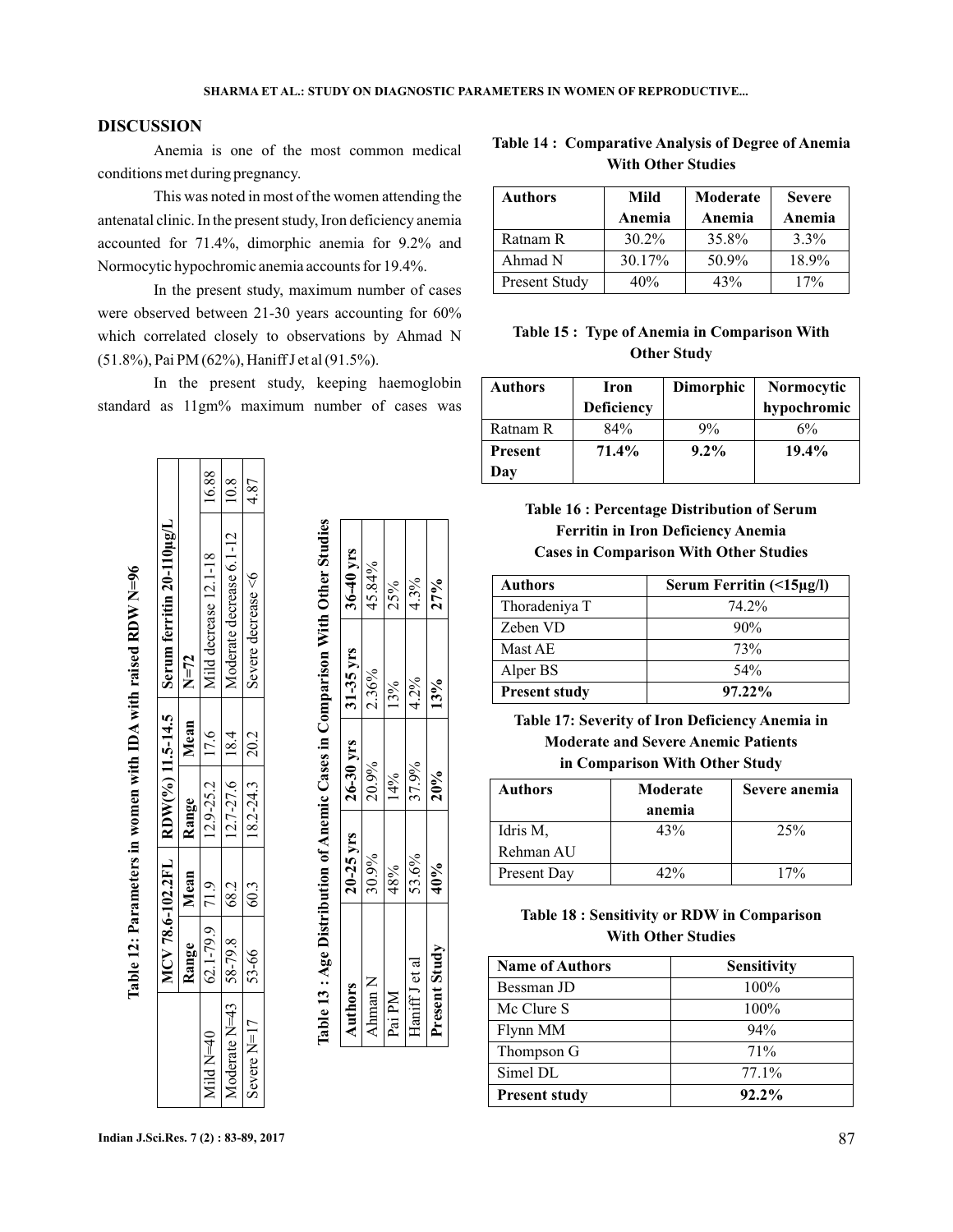classified as moderate anemia (43%) and minimum number of cases as classified as severe anemia(17%). According to Ratnam R72 keeping standard as 11 gm%, maximum number of cases classified as severe moderate anemia(35.8%) and minimum number of cases classified as severe anemia (3.3%) which was similar to our study. According to Ahmad N keeping standard as 10gm%, maximum number of cases classified as moderate anemia (50.9%) and minimum number of cases classified as severe anemia(18.9%).

The present study shows maximum number of cases classified as Iron deficiency anemia (71.4%) and minimum number of cases classified as dimorphic anemia (9.2%). According to Ratnam, maximum number of cases classified as Iron deficiency anemia (84%) and minimum number of cases classified as normocytic hypochromic anemia $(6\%)$ .

Serum Ferritin standard is taken as  $20-110 \mu g/l$  (by turbilatex ferritin, spinreact-kit method). In the present study serum ferritin were less than 18µg/l in 97.22% cases. So present study correlates with Zeben VD (90%), Thoradeniya T (74.2%), Mast AE (73%), Alper BS (54%). The above studies done by various authors, have considered serum Ferritin levels <15µg/l to be indicative of iron deficiency anemia. Other studies also showed that serum Ferritin levels are useful in determining iron deficiency cases.

Jean pinter et al in their study concluded that the importance of serum ferritin levels provides a clear separation between Iron deficiency anemia (below  $20\mu$ g/l) and thalassemia major (more than 500µg/l).

Idris M, RehmanAU found that maximum number of cases had moderate iron deficiency anemia (43%) and severe iron deficiency anemia (25%) which was similar to present study.

Hence, iron deficiency anemia is more common in moderate to severe anemic patient when compared to mild anemic patients.

In the present study we have found that RDW increased in 96 cases and in 4 cases it was normal. Our study correlates well with the work of other authors (Table 18). Bessman found sensitivity of RDW to be100%. Mc Clure

found it to be 100%. Flynn MM found RDW sensitivity as 94%, Thompson as 71%, whereas Simel found RDW sensitivity to be 77.1%.

Varying selection criteria for cases to be included in the study was probably the contribution factor to the variability in sensitivity of RDW.

Beutler E, in his series of 80 patients with iron deficiency anemia, forund out that in most of his patient's red cell indices indicated the presence of hypochromasia and micocytosis. Among the less severely anemic patients normal red cell indices were common and examinations of stained smears were not superior to determination of red cell indices. The examination of stained smears was important but could not exclude the diagnosis or iron deficiency anemia on the basis of normal appearance of red cells on smear examination alone. This was particularly true in mildly anemic patients.

In present study of 100 women, 85 women had low MCV values and 15 women had normal MCV values, the mean MCV values was decreased as the severity of anemia increased from mild, moderate and severe.

In present study of 100 women, 88 women had low PCV values, 12 women had normal PCV values and the mean PCV values was decreased as the severity of anemia increased from mild to moderate to severe anemia.

In this study examination of stained peripheral smears revealed a microcytic hypochromic anemia in 72 women (72%). Thus our study is in accordance with the study done by Beutler E.

Jen P, in their study concluded that blood smear examination performed no better than RBC indices in detecting probable iron deficiency anemia.

### **REFERENCES**

- Ahmad N., Kalakoti P., Bano R. and Aarif SMM, 2011. The Prevalence of Anemia and associated factors in pregnant women in a rural Indian community. Australian Medical Journal, 3(5):276-280.
- Ahmad Z., Jaafar R., Hassan M. H. M., Othman M. S. and Hashim A., 1997. Anaemia during pregnancy in Rural Kelantan. Malaysian Journal of Nutriton, :83-90. **3**